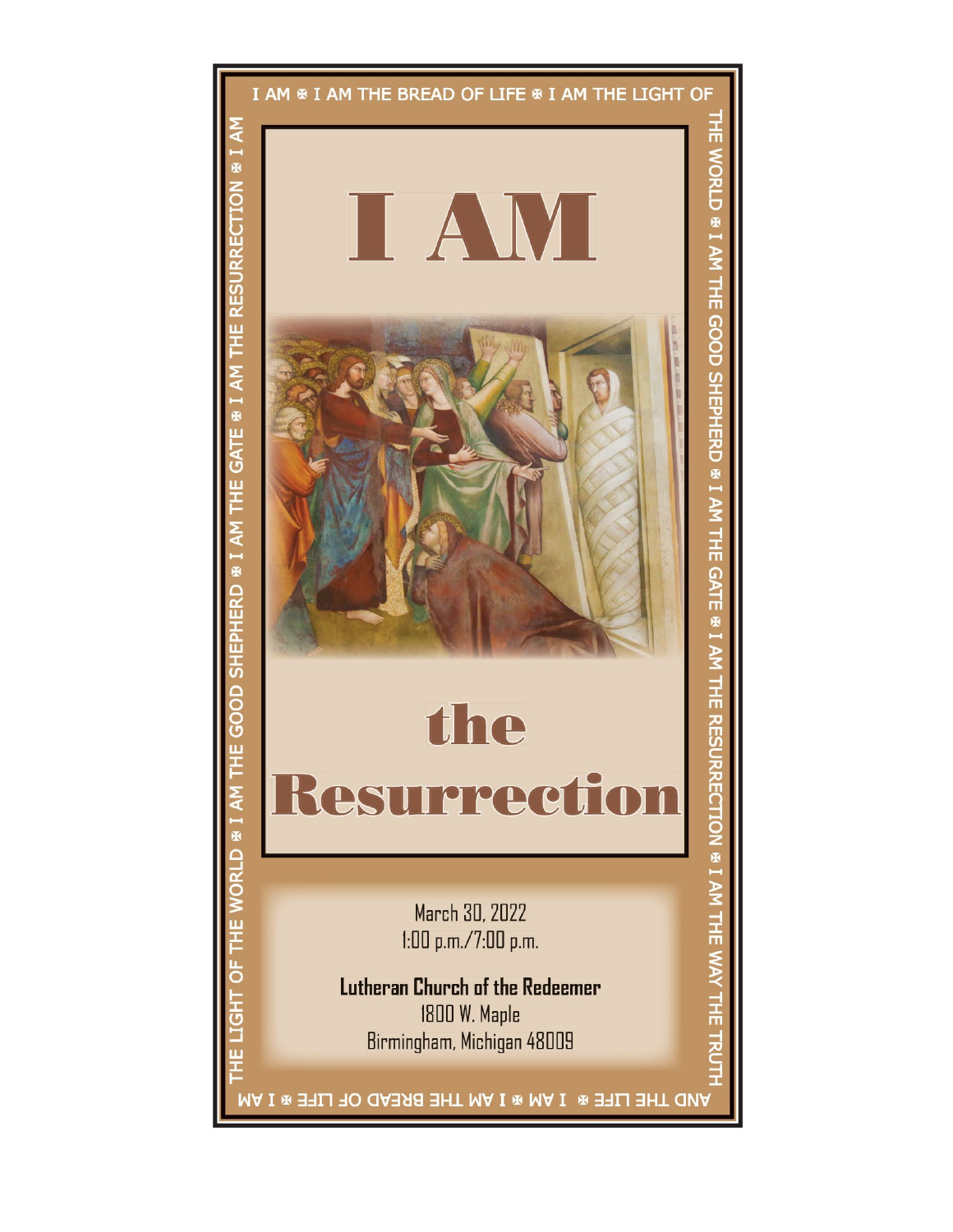# I AM STATEMENTS March 30, 2022 Theme: I Am The Resurrection

### **As We Gather**

"I Yam What I Yam" said Popeye the sailor man. It was a way to identify who he was, a sailor man. This Lent our theme will be the great I Am statements of Jesus. Like Popeye, He was identifying who and what He was about. When Jesus says "I Am" He is claiming to be God, and so He is.

### **Prelude**

| (1:00) | Steve SeGraves, pianist |
|--------|-------------------------|
| (7:00) | Rick Helderop, organist |

**Opening Hymn 145** Jesus, Refuge of the Weary

- 1. Jesus, Refuge of the weary, blest Redeemer, whom we love, Fountain in life's desert dreary, Savior from the world above, Oh, how oft Thine eyes, offended, gaze upon the sinner's fall! Yet, upon the cross extended, Thou didst bear the pain of all.
- 2. Do we pass that cross unheeding, breathing no repentant vow, Tho' we see Thee wounded, bleeding, see Thy thorn-encircled brow?

Yet Thy sinless death hath bro't us life eternal, peace, and rest; Only what Thy grace hath taught us calms the sinner's stormy breast.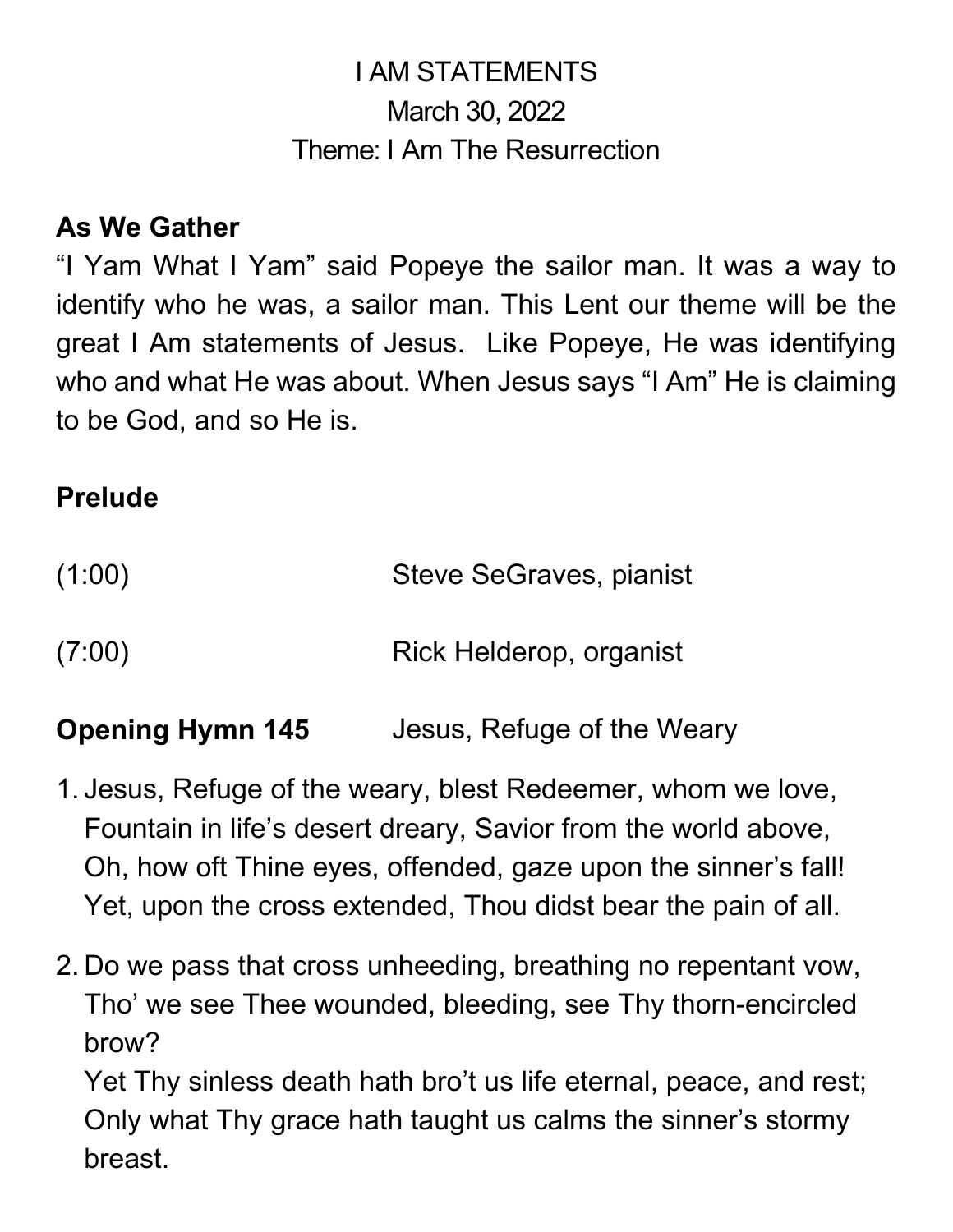3. Jesus, may our hearts be burning with more fervent love for Thee!

May our eyes be ever turning to Thy cross of agony 'Till in glory, parted never from the blessed Savior's side, Graven in our hearts forever, dwell the cross, the Crucified!

## **Invocation**

P:In the name of the Father and of the + Son and of the Holy Spirit. **C:Amen.**

# **Responsive Reading**

- P:We place at the cross today the palm branches that welcomed Jesus as He rode triumphantly into Jerusalem. The people loudly shouting, "Hosanna!" expected to be saved by a conquering hero. Palm Sunday reminds us of our self-centered expectations.
- **C:Lord Jesus, we confess our misguided, impatient expectations. We expect You to deliver us from suffering. We expect You to bless our materialism. We expect You to destroy our enemies. Help us say "No" to our self-centered, unholy expectations. Help us say "Yes" to the cross.**
- P:Palm Sunday is about worship. We worship the One most holy. We worship the One for whom we are willing to die.
- **C Lord Jesus, Holy Week reminds us that, although we worshiped You on Sunday, we denied You on Friday. Like Peter we promised to die for You; You have died for us. Help us say "No" to worship without sacrifice. Help us say "Yes" to the cross.**
- P:Palm Sunday is about worship. But the people turned the triumphal entry into a political parade.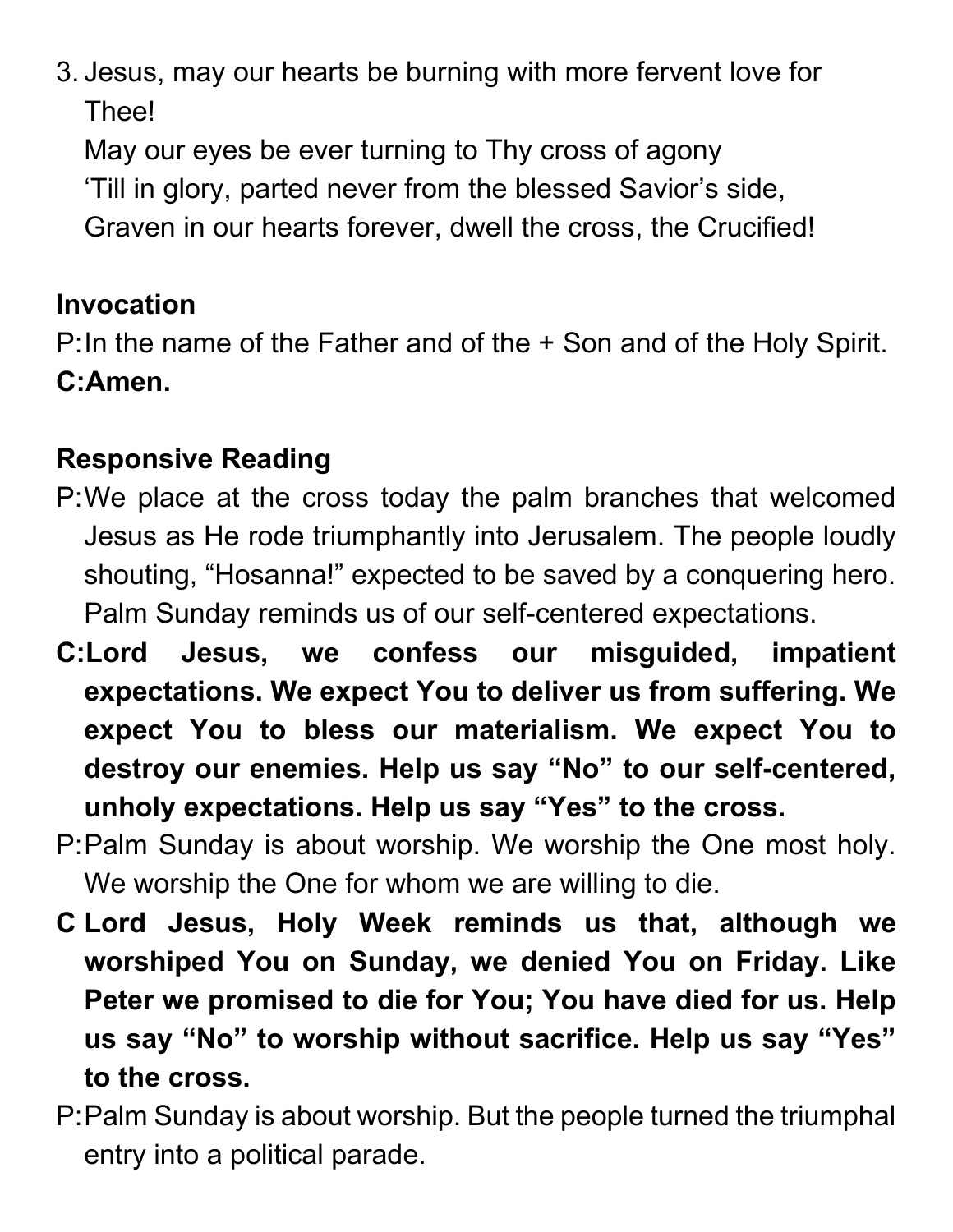- **C:Lord Jesus, Holy Week reminds us that the heroes we most admire ride in chariots pulled by white horses. We confess that we don't want to follow leaders who empty themselves of power, and ride on donkeys. Help us say "No" to "strength making right." Help us say "Yes" to the cross.**
- P:Palm Sunday is about worship. But we follow Jesus, hoping for positions of power on his right and on his left.
- **C:Lord Jesus, Holy Week reminds us that we want Your power without accepting the cup of suffering that You drank, without the obedience to the point of death. We want your Kingdom to come, but we fear it will cost us too much. Help us say "No" to our weak disobedience. Help us say "Yes" to the cross.**
- P:Almighty God, we confess that we love parades of power; Your parade was humble. We confess that we worship conquering heroes; You were conquered. We confess that we grasp whatever advantage we can get; You emptied Yourself for us. In Jesus Christ You have brought us mercy! Teach us to be merciful to one another. Burn our palm branches into ash; help us take up our cross daily and follow You. Amen.

### **Children's Message - 7 PM**

### **Old Testament Lesson Daniel 12:1-3**

At that time Michael, the great prince who protects your people, will arise. There will be a time of distress such as has not happened from the beginning of nations until then. But at that time your people everyone whose name is found written in the book — will be delivered. Multitudes who sleep in the dust of the earth will awake: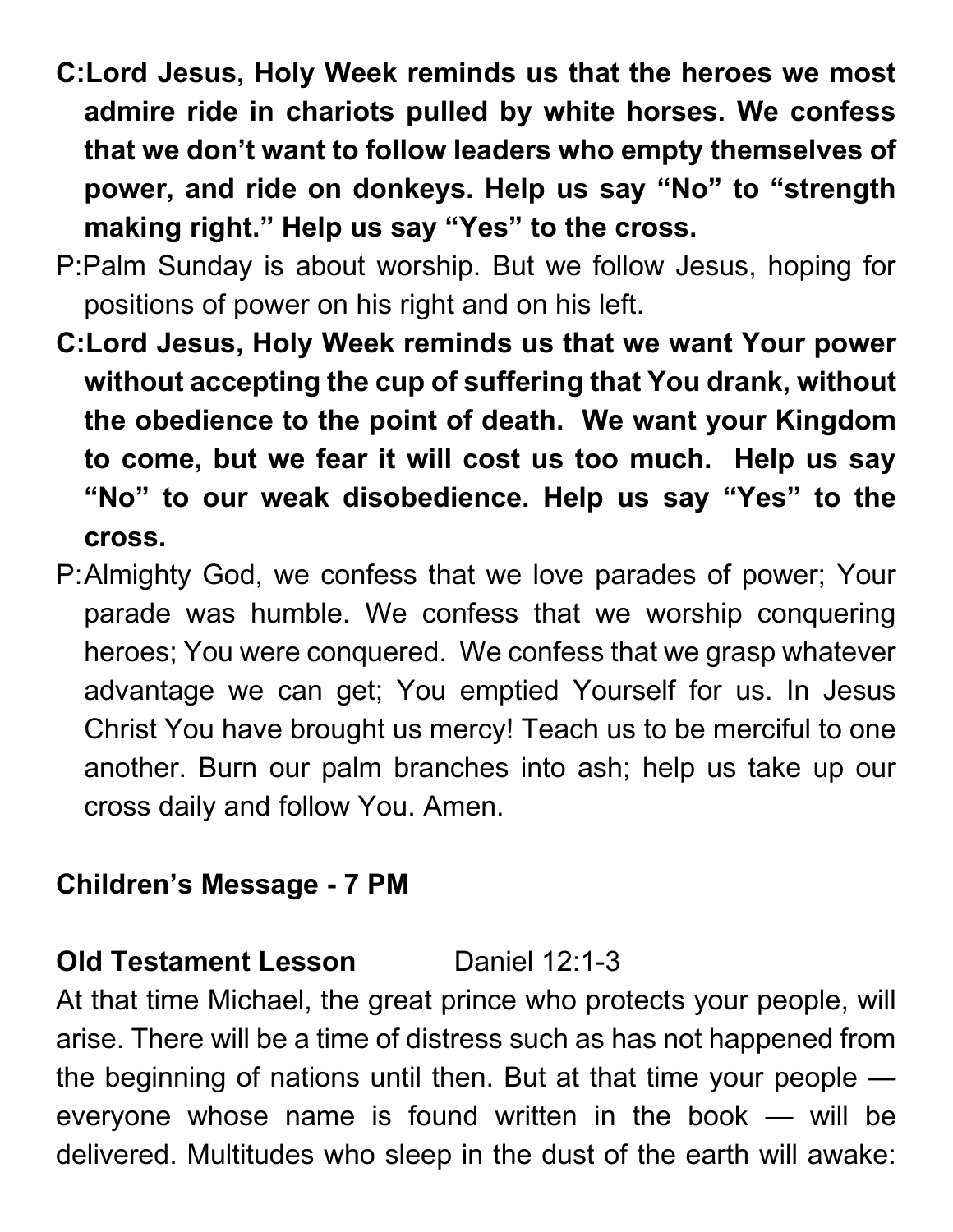some to everlasting life, others to shame and everlasting contempt. Those who are wise will shine like the brightness of the heavens, and those who lead many to righteousness, like the stars for ever and ever.

### **Gospel Lesson** John 11:1-44

1 Now a man named Lazarus was sick. He was from Bethany, the village of Mary and her sister Martha. 2 (This Mary, whose brother Lazarus now lay sick, was the same one who poured perfume on the Lord and wiped his feet with her hair.) 3 So the sisters sent word to Jesus, "Lord, the one you love is sick."

4 When he heard this, Jesus said, "This sickness will not end in death. No, it is for God's glory so that God's Son may be glorified through it." 5 Now Jesus loved Martha and her sister and Lazarus. 6 So when he heard that Lazarus was sick, he stayed where he was two more days,

7 and then he said to his disciples, "Let us go back to Judea." 8 "But Rabbi," they said, "a short while ago the Jews there tried to stone you, and yet you are going back?" 9 Jesus answered, "Are there not twelve hours of daylight? Anyone who walks in the daytime will not stumble, for they see by this world's light. 10 It is when a person walks at night that they stumble, for they have no light."

11 After he had said this, he went on to tell them, "Our friend Lazarus has fallen asleep; but I am going there to wake him up." 12 His disciples replied, "Lord, if he sleeps, he will get better." 13 Jesus had been speaking of his death, but his disciples thought he meant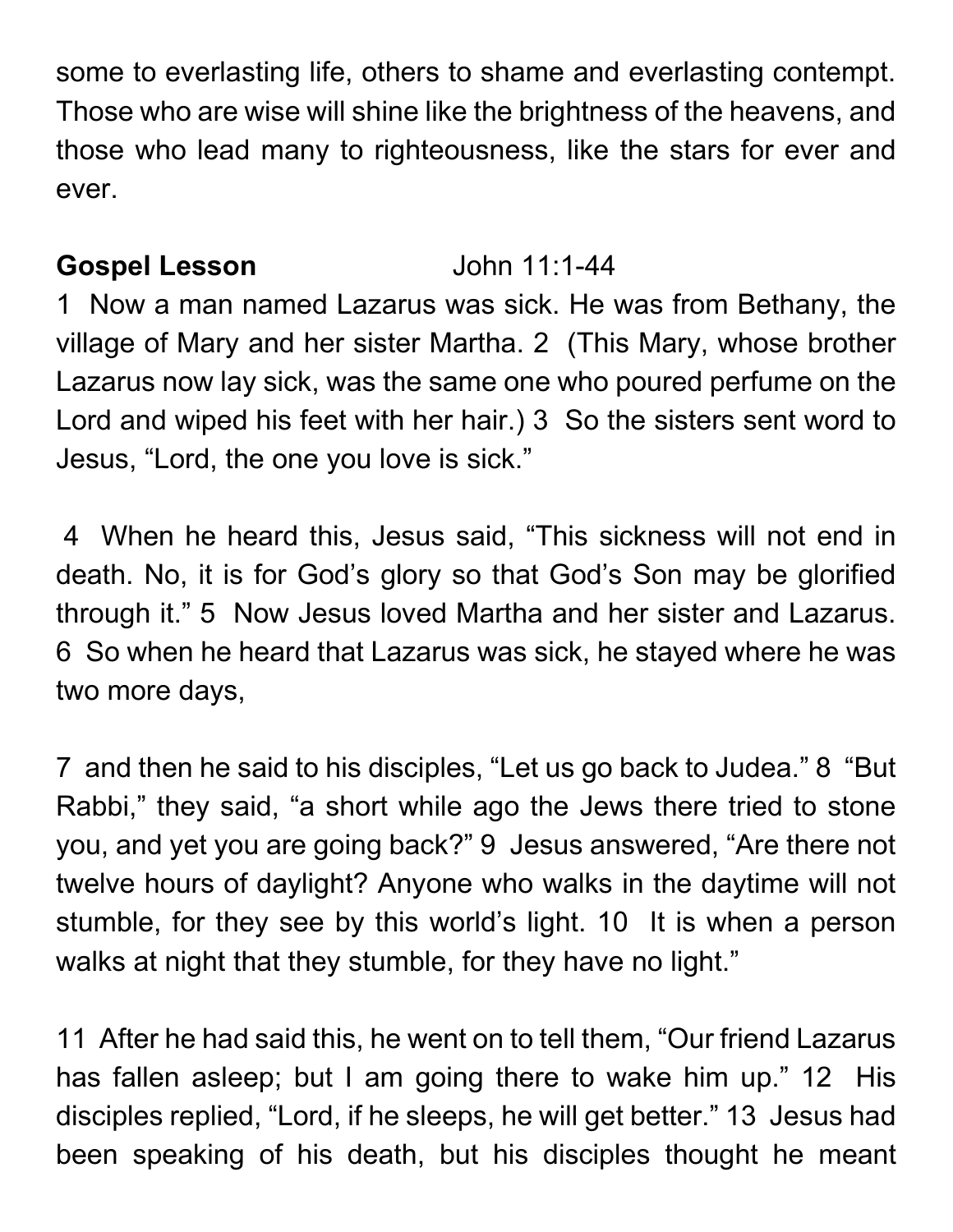natural sleep. 14 So then he told them plainly, "Lazarus is dead, 15 and for your sake I am glad I was not there, so that you may believe. But let us go to him."

16 Then Thomas (also known as Didymus) said to the rest of the disciples, "Let us also go, that we may die with him."

17 On his arrival, Jesus found that Lazarus had already been in the tomb for four days. 18 Now Bethany was less than two miles from Jerusalem, 19 and many Jews had come to Martha and Mary to comfort them in the loss of their brother. 20 When Martha heard that Jesus was coming, she went out to meet him, but Mary stayed at home. 21 "Lord," Martha said to Jesus, "if you had been here, my brother would not have died. 22 But I know that even now God will give you whatever you ask."

23 Jesus said to her, "Your brother will rise again." 24 Martha answered, "I know he will rise again in the resurrection at the last day." 25 Jesus said to her, "I am the resurrection and the life. The one who believes in me will live, even though they die; 26 and whoever lives by believing in me will never die. Do you believe this?" 27 "Yes, Lord," she replied, "I believe that you are the Messiah, the Son of God, who is to come into the world."

28 After she had said this, she went back and called her sister Mary aside. "The Teacher is here," she said, "and is asking for you." 29 When Mary heard this, she got up quickly and went to him. 30 Now Jesus had not yet entered the village, but was still at the place where Martha had met him. 31 When the Jews who had been with Mary in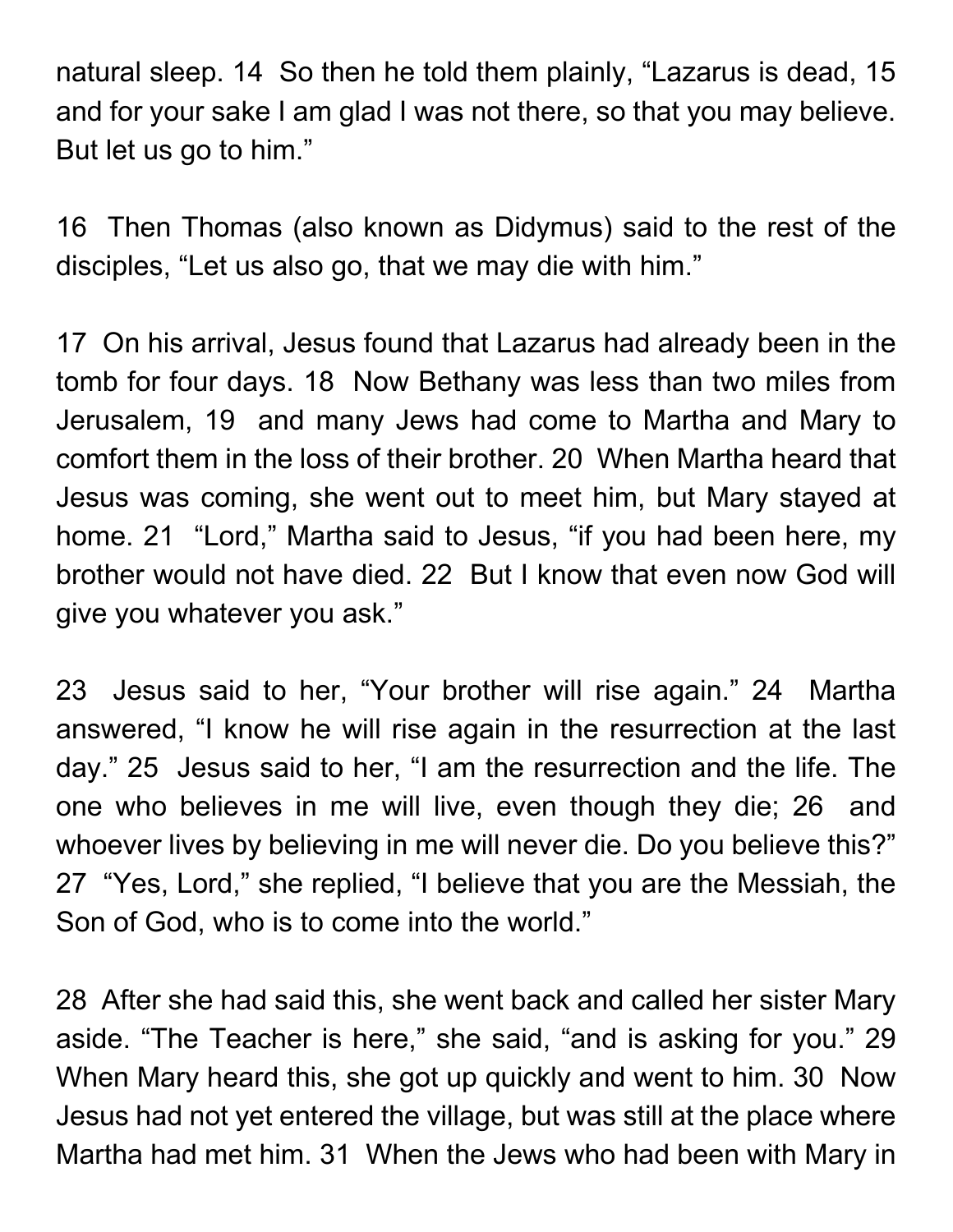the house, comforting her, noticed how quickly she got up and went out, they followed her, supposing she was going to the tomb to mourn there. 32 When Mary reached the place where Jesus was and saw him, she fell at his feet and said, "Lord, if you had been here, my brother would not have died."

33 When Jesus saw her weeping, and the Jews who had come along with her also weeping, he was deeply moved in spirit and troubled. 34 "Where have you laid him?" he asked. "Come and see, Lord," they replied. 35 Jesus wept. 36 Then the Jews said, "See how he loved him!" 37 But some of them said, "Could not he who opened the eyes of the blind man have kept this man from dying?" 38 Jesus, once more deeply moved, came to the tomb. It was a cave with a stone laid across the entrance.

39 "Take away the stone," he said. "But, Lord," said Martha, the sister of the dead man, "by this time there is a bad odor, for he has been there four days." 40 Then Jesus said, "Did I not tell you that if you believe, you will see the glory of God?"

41 So they took away the stone. Then Jesus looked up and said, "Father, I thank you that you have heard me. 42 I knew that you always hear me, but I said this for the benefit of the people standing here, that they may believe that you sent me."

43 When he had said this, Jesus called in a loud voice, "Lazarus, come out!" 44 The dead man came out, his hands and feet wrapped with strips of linen, and a cloth around his face. Jesus said to them, "Take off the grave clothes and let him go."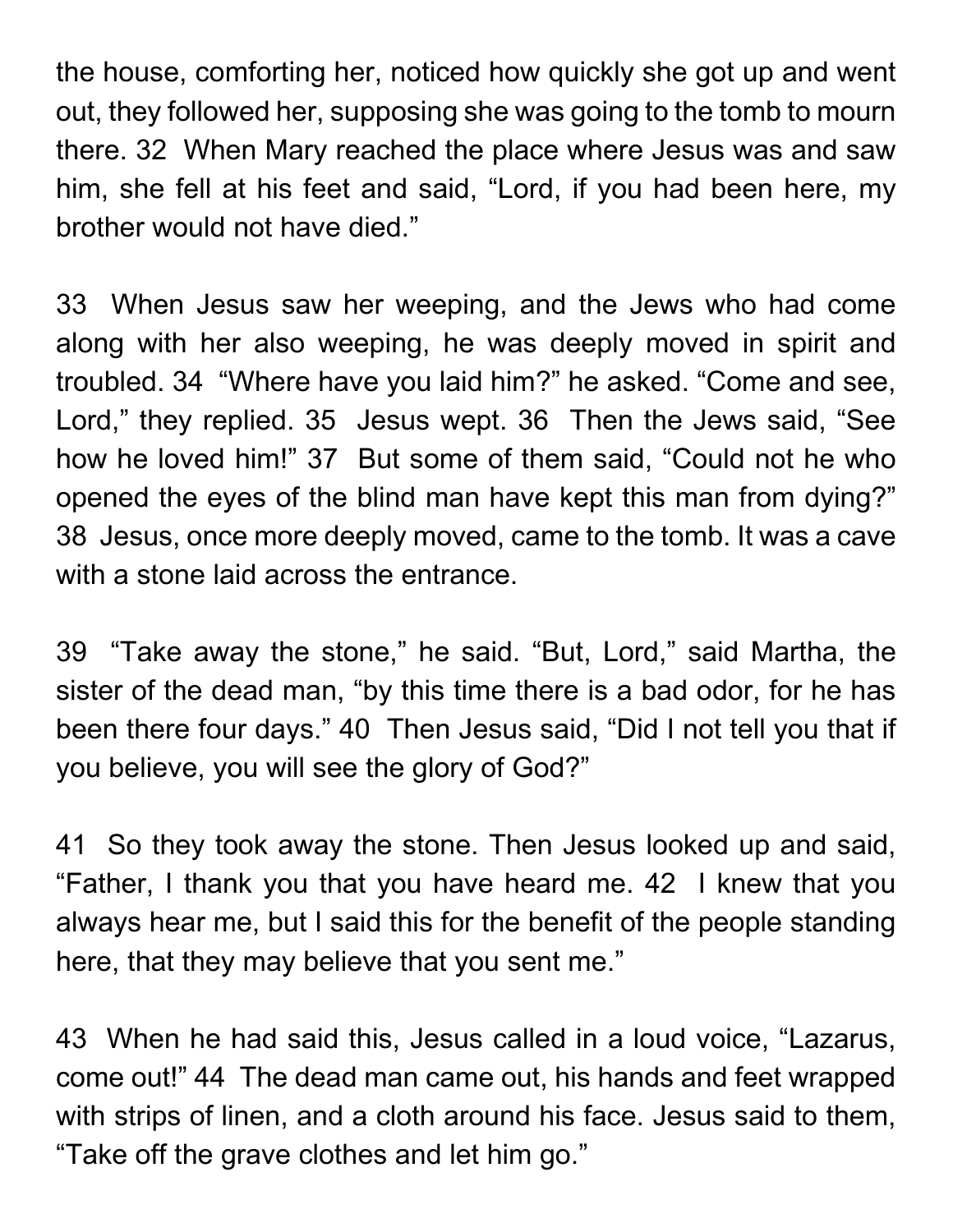**Hymn of the Day** I Love to Tell The Story

1. I love to tell the story of unseen things above, Of Jesus and His glory, of Jesus and His love; I love to tell the story because I know 'tis true, It satisfies my longings as nothing else can do.

Refrain:

I love to tell the story! 'Twill be my theme in glory To tell the old, old story of Jesus and His love.

- 2. I love to tell the story 'tis pleasant to repeat What seems each time I tell it, more wonderfully sweet; I love to tell the story, for some have never heard The message of salvation from God's own holy Word. Refrain
- 3. I love to tell the story, for those who know it best Seem hungering and thirsting to hear it like the rest; And when in scenes of glory I sing the new, new song, 'Twill be the old, old story that I have loved so long. Refrain

**Sermon** John 11:1-44 "I Am The Resurrection" Rev. Randall J. Schlak

### **Voluntary**

(1:00) There is a Balm in Gilead - Mark Hayes Traditional Spiritual

Bonnie L. Brooks, soprano; Ben Kletzli, baritone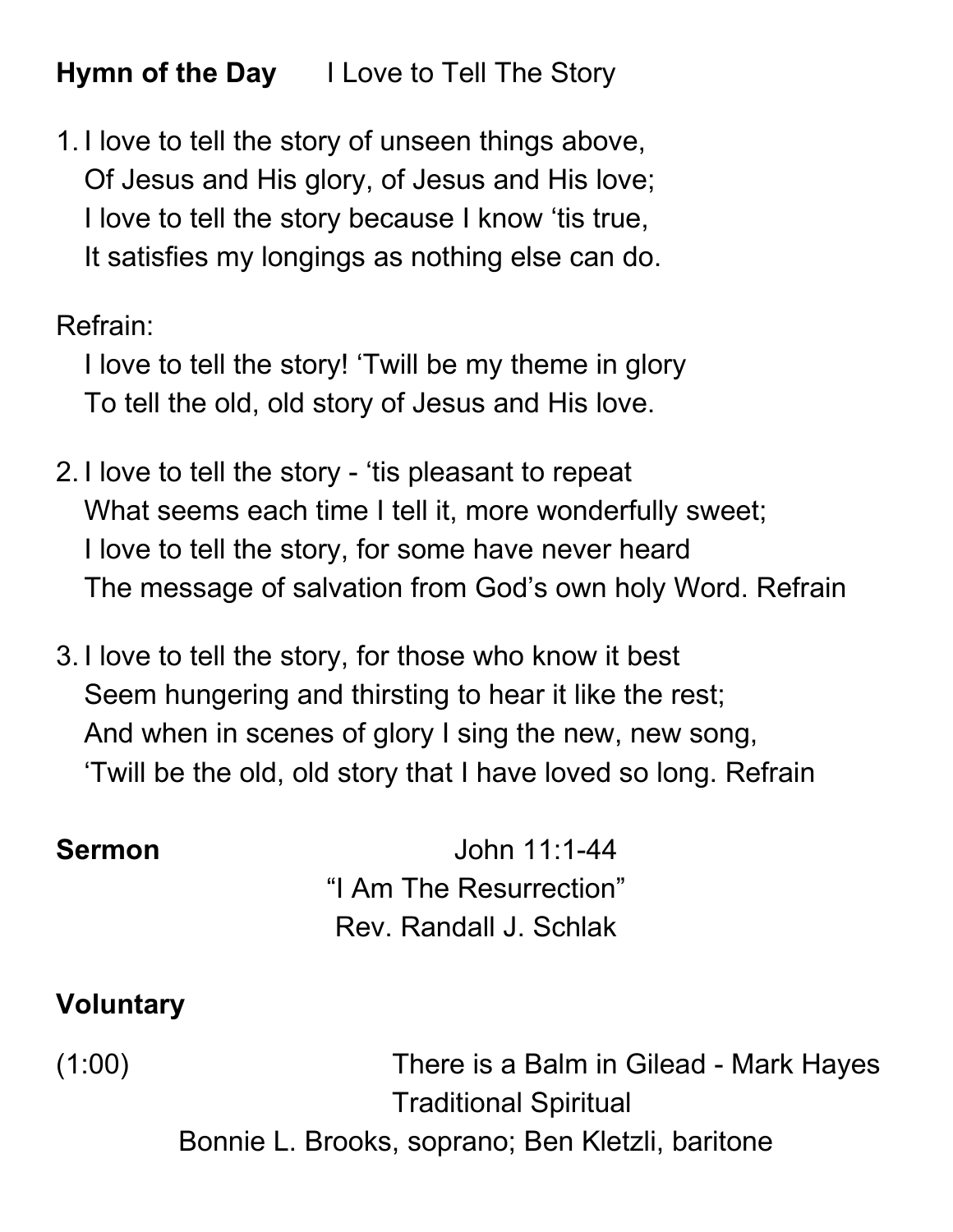(7:00) God With Us – Woods/Butler Karen Newman

### **Prayer of the Church**

**Lord's Prayer**

# **Benediction**

**Closing Hymn** The Old Rugged Cross

1. On a hill faraway stood an old rugged cross, The emblem of suff'ring and shame; And I love that old cross where the dearest and best For a world of lost sinners was slain.

Refrain:

So I'll cherish the old rugged cross, 'till my trophies at last I lay down; I will cling to the old rugged cross, and exchange it some day for a crown.

- 2. O that old rugged cross, so despised by the world, Has a wondrous attraction for me: For the dear Lamb of God left His glory above To bear it to dark Calvary. Refrain
- 3. In the old rugged cross, stained with blood so divine, A wondrous beauty I see; For 'twas on that old cross Jesus suffered and died To pardon and sanctify me. Refrain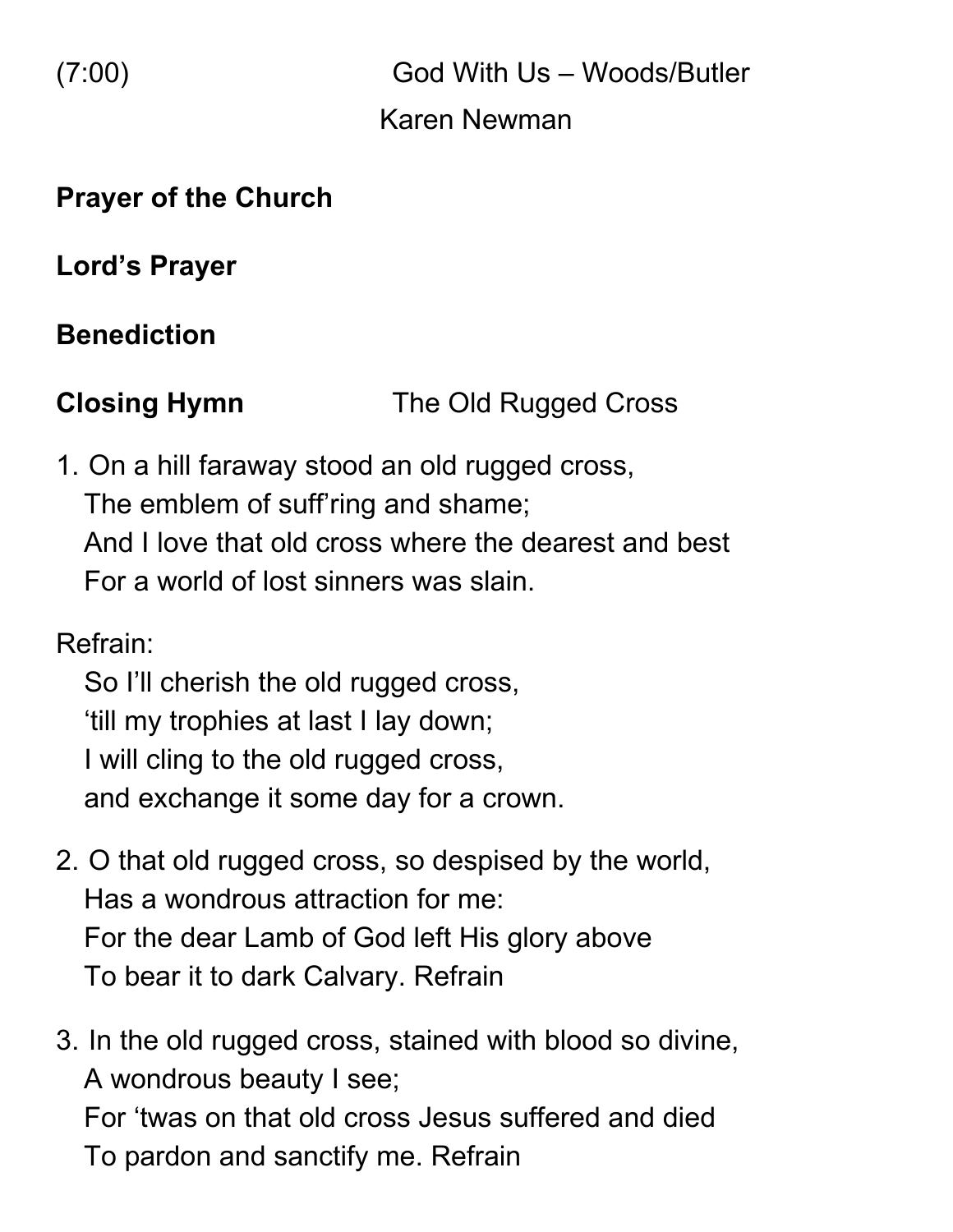### **Postlude**

(1:00) Steve SeGraves, pianist

(7:00) Rick Helderop, organist

**RRRRRR** 

Thanks and appreciation to: Bonnie L. Brooks, Ben Kletzli and Karen Newman for providing special music at the services.

Ushers

1:00 - Bob Stewart 7:00 - Jim Grove, captain; Jim Endress, Bill Couger, Jeff Kidder, Peter Pridmore, Kevin Browett

Altar Guild

Barb Grattan, Karen Rose, Sara Amos, Jennifer Dobring, Robin Swift, Carole Citron, Polly Millichamp

> Audio/Video Operators 7:00 - Jim Endress and David Hardoin

> > Our Lenten Meal Preparers: (lunch): Robin Swift (supper): Michele Margosian

Rev. Randall J. Schlak, Senior Pastor James Greenwalt, Vicar